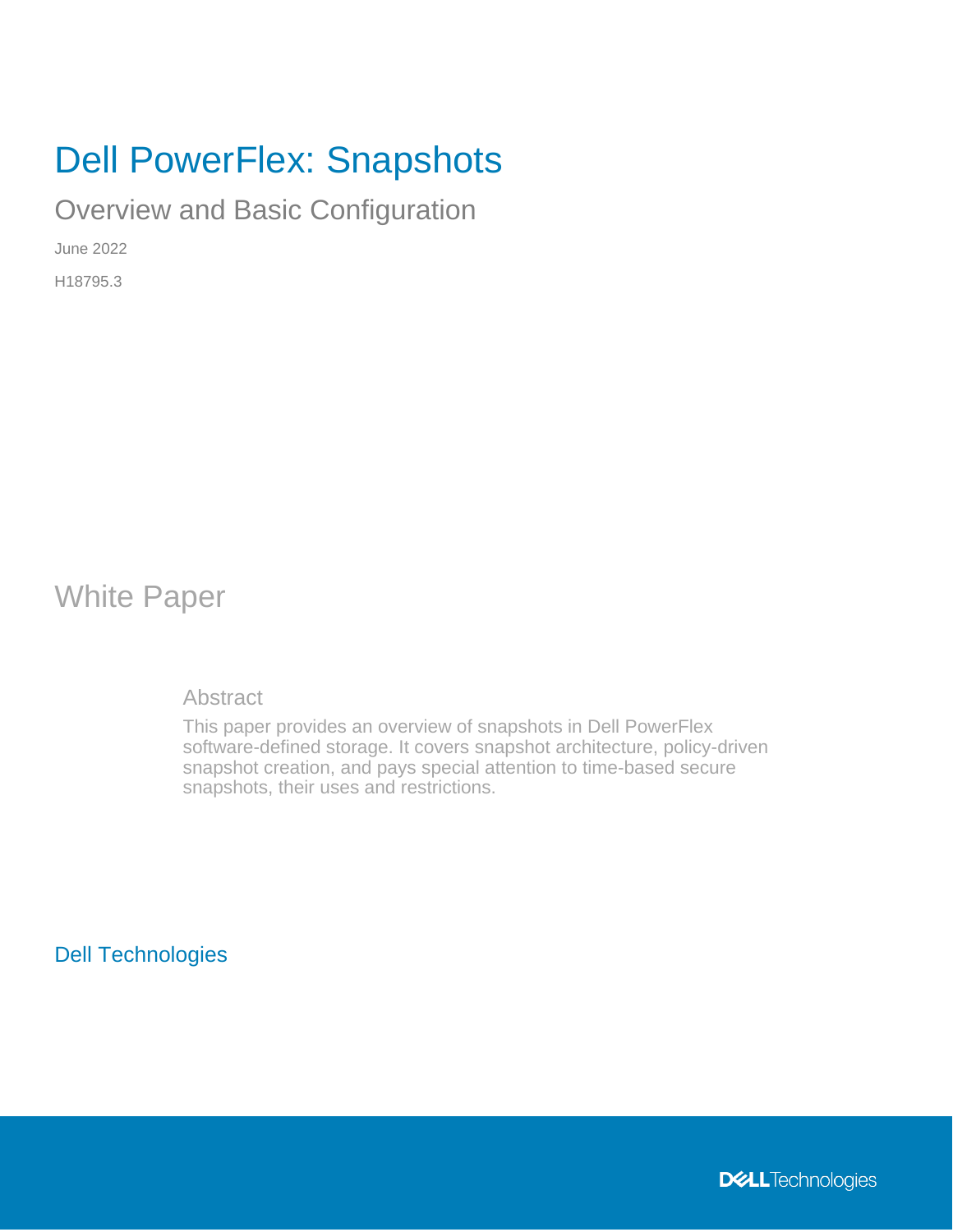#### Copyright

The information in this publication is provided as is. Dell Inc. makes no representations or warranties of any kind with respect to the information in this publication, and specifically disclaims implied warranties of merchantability or fitness for a particular purpose.

Use, copying, and distribution of any software described in this publication requires an applicable software license.

Copyright © 2020-2022 Dell Inc. or its subsidiaries. All Rights Reserved. Dell Technologies, Dell, EMC, Dell EMC and other trademarks are trademarks of Dell Inc. or its subsidiaries. Intel, the Intel logo, the Intel Inside logo and Xeon are trademarks of Intel Corporation in the U.S. and/or other countries. Other trademarks may be trademarks of their respective owners. Published in the USA June 2022 H18795.3.

Dell Inc. believes the information in this document is accurate as of its publication date. The information is subject to change without notice.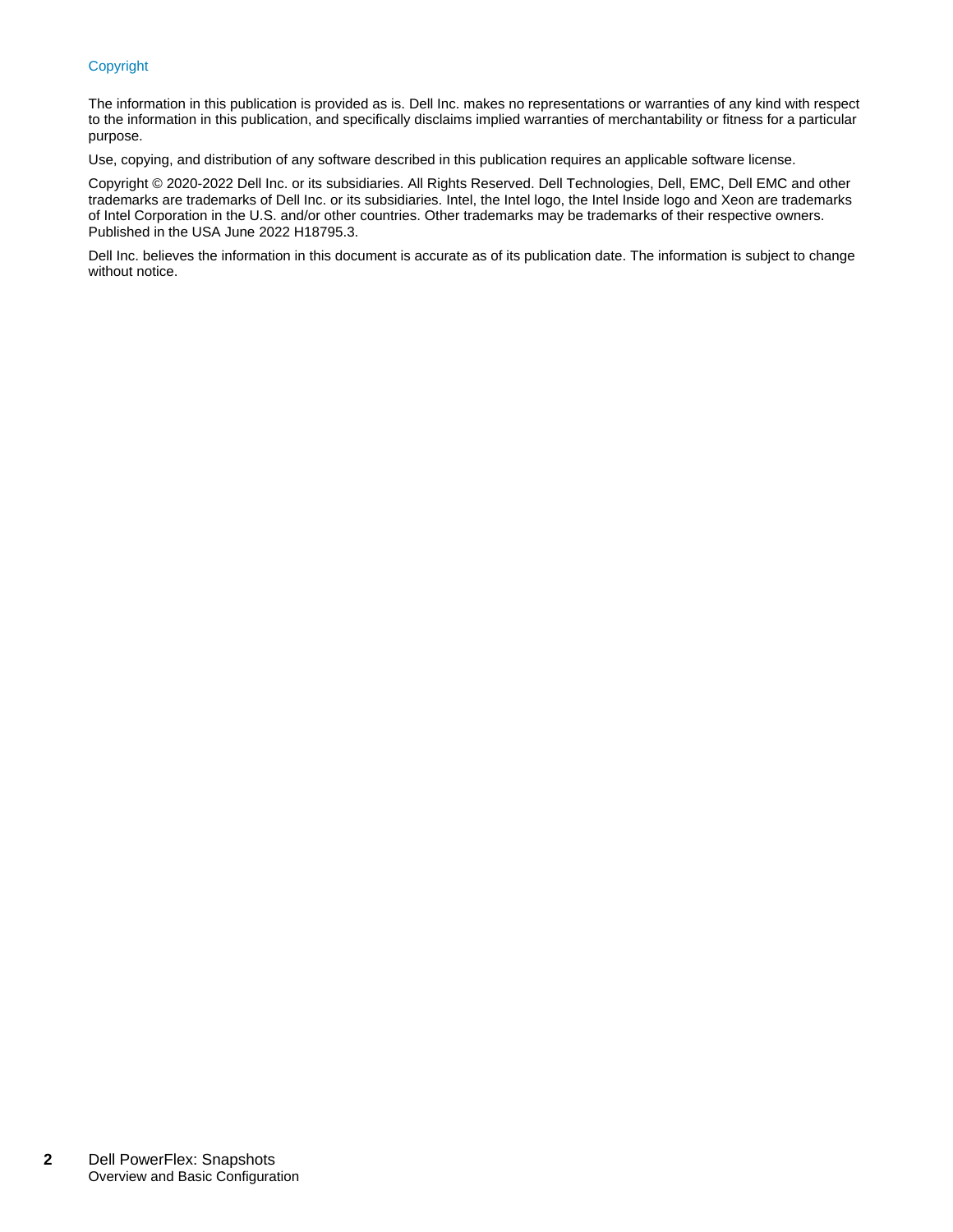## **Contents**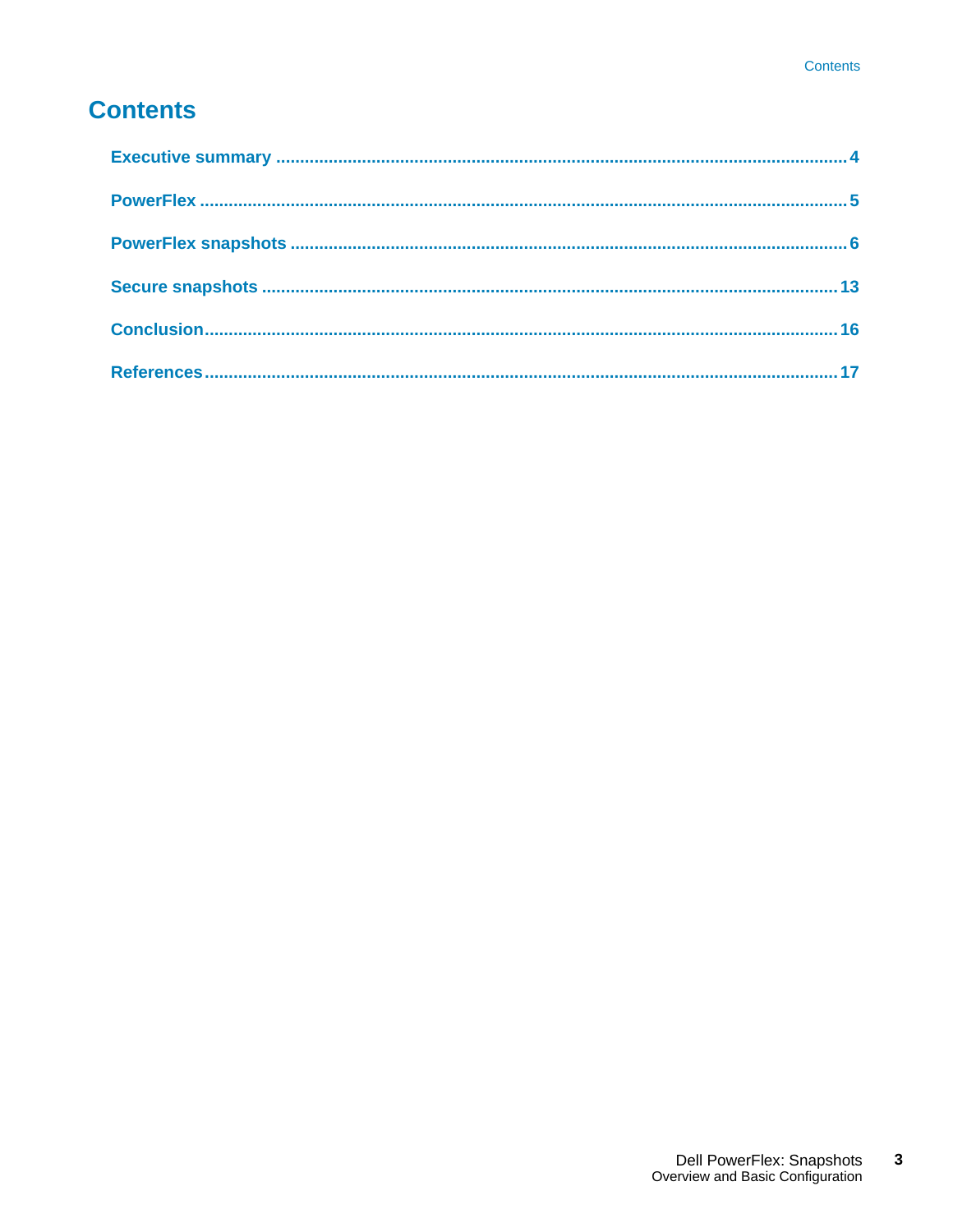### <span id="page-3-0"></span>**Executive summary**

#### **Overview**

**Revisions**

Snapshots are a block image in the form of a storage volume or LUN used to instantaneously capture the state of a volume at a specific point in time. Snapshots can be initiated manually or through automated snapshot policies.

There are various use cases for snapshots including, but not limited to:

- Support for data retention policies to meet business and governmental compliance requirements
- Onboard rapid disaster recovery for avoiding DR site fail-over
- Enabling rapid application cloning
- Integrating with backup protection software to enable offsite or data retention requirements
- Providing cloning support for release cycles of custom or packaged software
- Defining and deploying templates of installed and configured applications or datasets
- Providing easy nondestructive what-if analysis of various business or other scenarios

This paper covers PowerFlex snapshot functionality including normal snapshots, secured snapshots, consistency groups, and snapshot policies.

| <b>Revisions</b>          | <b>Date</b>      | <b>Description</b>                                                                                                                         |
|---------------------------|------------------|--------------------------------------------------------------------------------------------------------------------------------------------|
|                           | <b>July 2020</b> | Initial release                                                                                                                            |
|                           | January 2021     | Updated                                                                                                                                    |
|                           | June 2021        | Updated for 3.6 Release – Add UI for Snapshot Policies                                                                                     |
|                           | June 2022        | Updated                                                                                                                                    |
| We value your<br>feedback |                  | Dell Technologies and the authors of this document welcome your feedback on this<br>document. Contact the Dell Technologies team by email. |
|                           |                  | Author: Roy Laverty, PowerFlex Technical Marketing                                                                                         |

**Contributors**: Brian Dean, PowerFlex Technical Marketing

**Note**: For links to other documentation for this topic, the [PowerFlex Info Hub.](https://infohub.delltechnologies.com/t/powerflex-14/)

#### **4** Dell PowerFlex: Snapshots Overview and Basic Configuration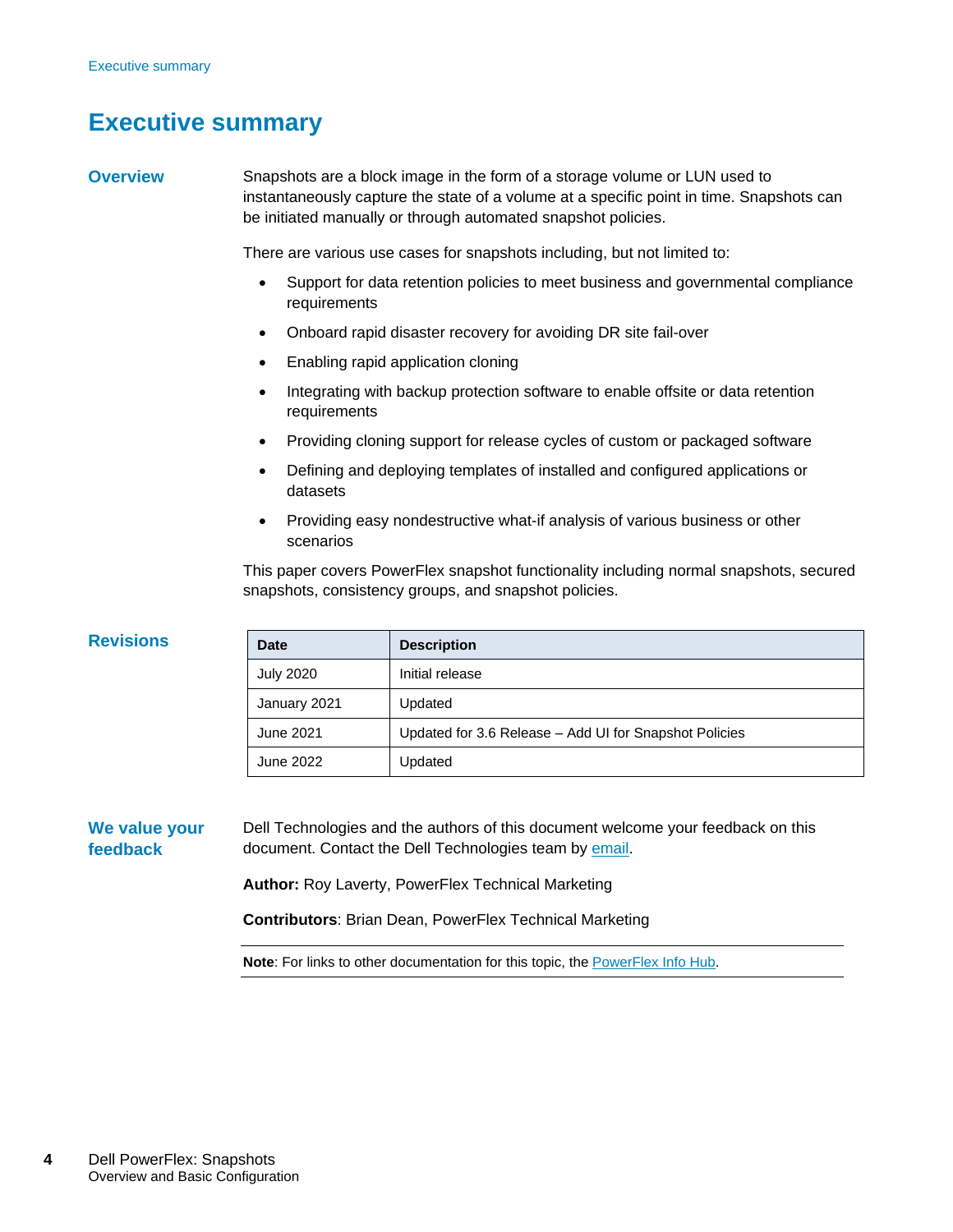### <span id="page-4-0"></span>**PowerFlex**

### **Introduction**

PowerFlex is a software-defined storage platform designed to reduce operational and infrastructure complexity. It empowers organizations to move faster by delivering flexibility, elasticity, and simplicity with predictable performance and resiliency at scale. The PowerFlex family of software-defined infrastructure provides a foundation that combines compute and high-performance storage resources in a managed unified fabric. Flexibility is offered as it comes in multiple hardware deployment options such as integrated rack, appliance, or ready nodes, all of which provide Server SAN, HCI, and storage only architectures.



#### **Figure 1. PowerFlex overview**

PowerFlex provides the flexibility and scale demanded by a range of application deployments, whether they are on bare metal, virtualized, or containerized.

It provides the performance and resiliency required by the most demanding enterprises, demonstrating six nines or greater of mission-critical availability with stable and predictable latency.

Providing millions of IOPs at sub-millisecond latency, PowerFlex is ideal for highperformance applications. It works well in organizations with private clouds that want a flexible foundation with synergies into public and hybrid cloud. It is also great for organizations consolidating heterogeneous assets into a single system with a flexible, scalable architecture that provides the automation to manage both storage and compute infrastructure.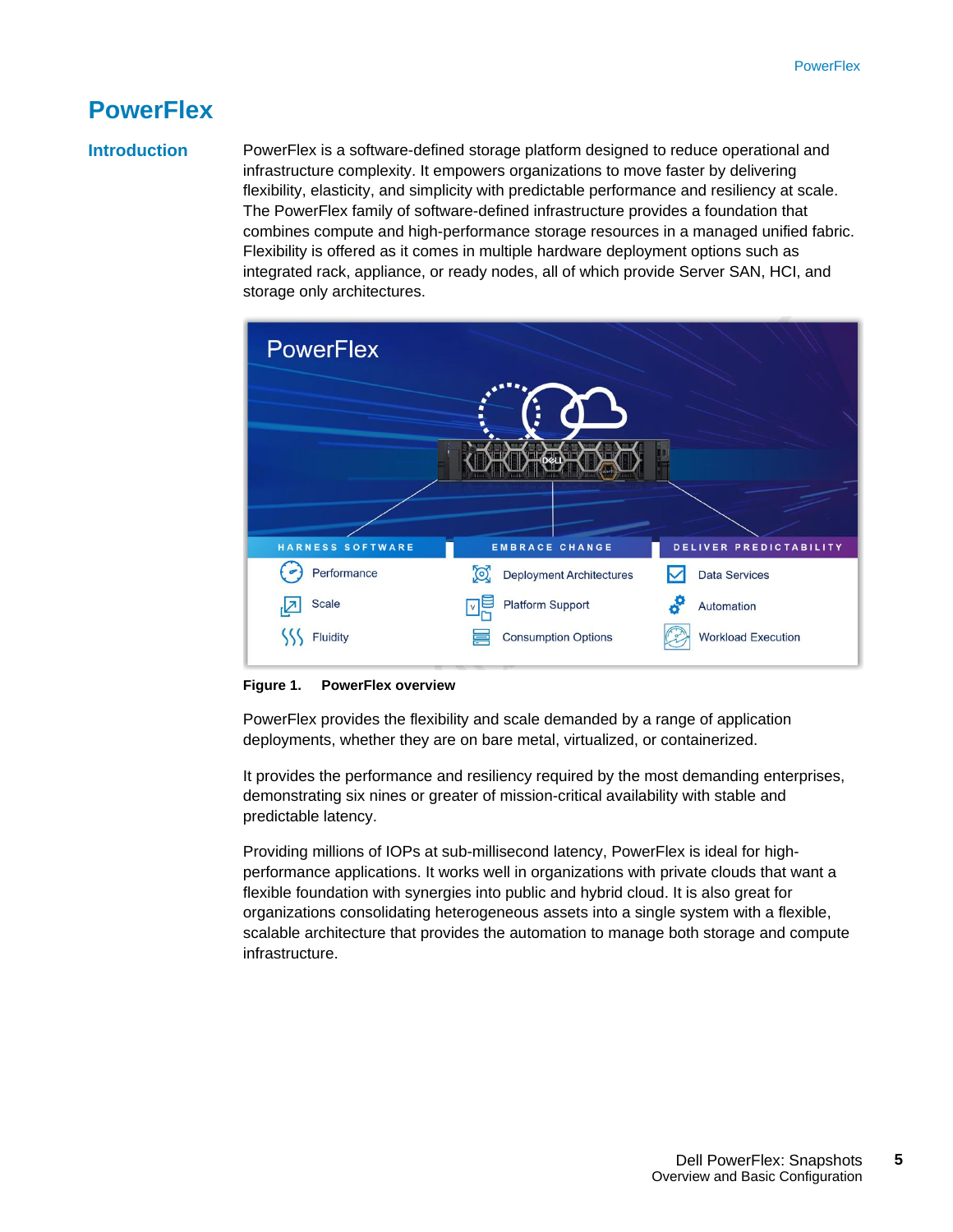### <span id="page-5-0"></span>**PowerFlex snapshots**

#### **Volume tree**

Snapshots are a block image in the form of a storage volume or LUN used to instantaneously capture the state of a volume at a specific point in time. PowerFlex snapshots are thin-provisioned and writable. Once a snapshot is taken, it becomes a new unmapped volume in the system. It can be manipulated like any other volume exposed by the storage system: mapped, unmapped, renamed, resized, and so on.

PowerFlex snapshots can be initiated manually through any of the clients including a Web UI, CLI, or REST API. This includes the ability to create snapshot policies, which automate the creation and deletion of snapshots according to a predefined schedule of your own choosing.

Snapshots and their source volume are organized into a Volume Tree, or V-Tree. Stated differently, a V-Tree includes the root volume and all the descendant snapshots resulting from that volume. A Volume Tree includes not only snapshots taken of the root volume at different points in time, but also descendants that are snapshots of snapshots. The following diagram depicts a small V-Tree with both types of descendants.



**Figure 2. V-Tree where S111 and S112 are snapshots of volume V1 at different times, and S121 is a snapshot of another snapshot (S111)**

A V-Tree can have up to 128 members of which 126 are usable descendants, or snapshots. The other two members consist of the root volume and a system reserved volume used when overwriting a member of the V-Tree with the contents of another member. The reserved V-Tree member is not visible in the system, but it consumes from the total possible snapshot count. **Max snapshot count**

PowerFlex Snapshots can also have relationships across different V-Trees. When you take a snapshot, multiple volumes can be selected simultaneously. All snapshots taken together this way form a Consistency Group. **Snapshot consistency groups**

> The snapshots in a consistency group are guaranteed to be from precisely the same point in time. They can be used to capture a crash-consistent snapshot-based backup across multiple volumes.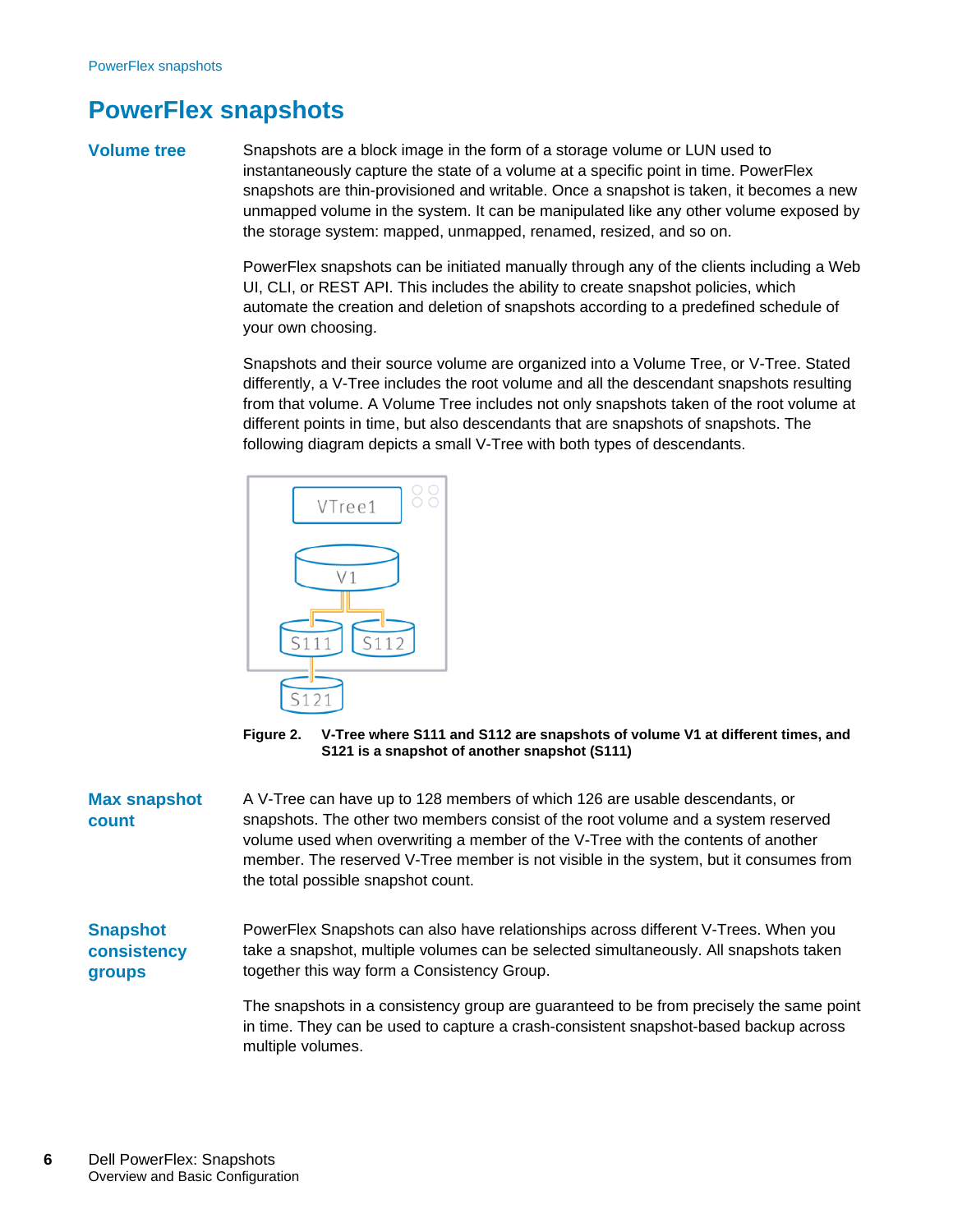In the PowerFlex Web UI, select the checkbox next to the volumes you want to create a snapshot, click **MORE**, and click **Create Snapshot**.

|   | 後 Configuration: Volumes               |                  |      |        |        |                      |                          |                |                                   |
|---|----------------------------------------|------------------|------|--------|--------|----------------------|--------------------------|----------------|-----------------------------------|
|   | 8 Volumes, 3 Selected<br>Show Selected |                  |      |        |        | Q Search for Volumes | <b>ADD</b>               | MAPPING $\vee$ | MODIFY $\vee$<br>MORE $\land$     |
| A | Name                                   | $\blacktriangle$ | Type | Size   | Mapped | # SDCs               | <b>Creation Time</b>     | Compressed     | Create Snapshot [hm]<br><b>BW</b> |
| ы | source-fa-vol-1                        |                  | Thin | 128 GB | Yes    |                      | Jun 30, 2020, 9:59:12 PM | Yes            | Set Limits<br>O E                 |
| ø | source-fa-vol-2                        |                  | Thin | 128 GB | Yes    |                      | Jun 30, 2020, 9:59:12 PM | Yes            | Overwrite Content<br>O E          |
| ø | source-fg-vol-3                        |                  | Thin | 128 GB | Yes    |                      | Jun 30, 2020, 9:59:12 PM | Yes            | Remove<br>$\circ$                 |

**Figure 3. Creating snapshot of multiple volumes for snapshot consistency group**

Once created, all the members of the consistency group will appear in the **Details** for any single member.

| <b>Details</b><br>$\checkmark$<br>SDCS(0)<br><b>OVERVIEW</b><br>CG 2b65538600000003 | <b>VTREE</b><br>SNAPSHOT <sub>5</sub> | <b>CONSISTENCY GROUP (3 SNAPSHOTS)</b> | <b>REMOVE CG</b>         |
|-------------------------------------------------------------------------------------|---------------------------------------|----------------------------------------|--------------------------|
| Name                                                                                | Size                                  | <b>Storage Pool</b>                    | <b>Creation Time</b>     |
| source-fg-vol-1-snap-1                                                              | 128 GB                                | fg-pool                                | Jul 13, 2020, 4:46:49 PM |
| source-fg-vol-2-snap-1                                                              | 128 GB                                | fg-pool                                | Jul 13, 2020, 4:46:49 PM |
| source-fg-vol-3-snap-1                                                              | <b>128 GB</b>                         | fg-pool                                | Jul 13, 2020, 4:46:49 PM |

**Figure 4. Detail view of the V-Tree characteristics focusing on the Consistency Group**

Because they were all taken simultaneously there is a contextual relationship among the members, and the consistency group can be manipulated together as a set. For example, the entire consistency group can be deleted as a single action.





However, PowerFlex does not enforce the relationship, and does not try to preserve it as originally created. A user can remove a member of a consistency group, resize it, overwrite its contents, or otherwise alter it. Snapshot consistency groups are for convenience purposes only.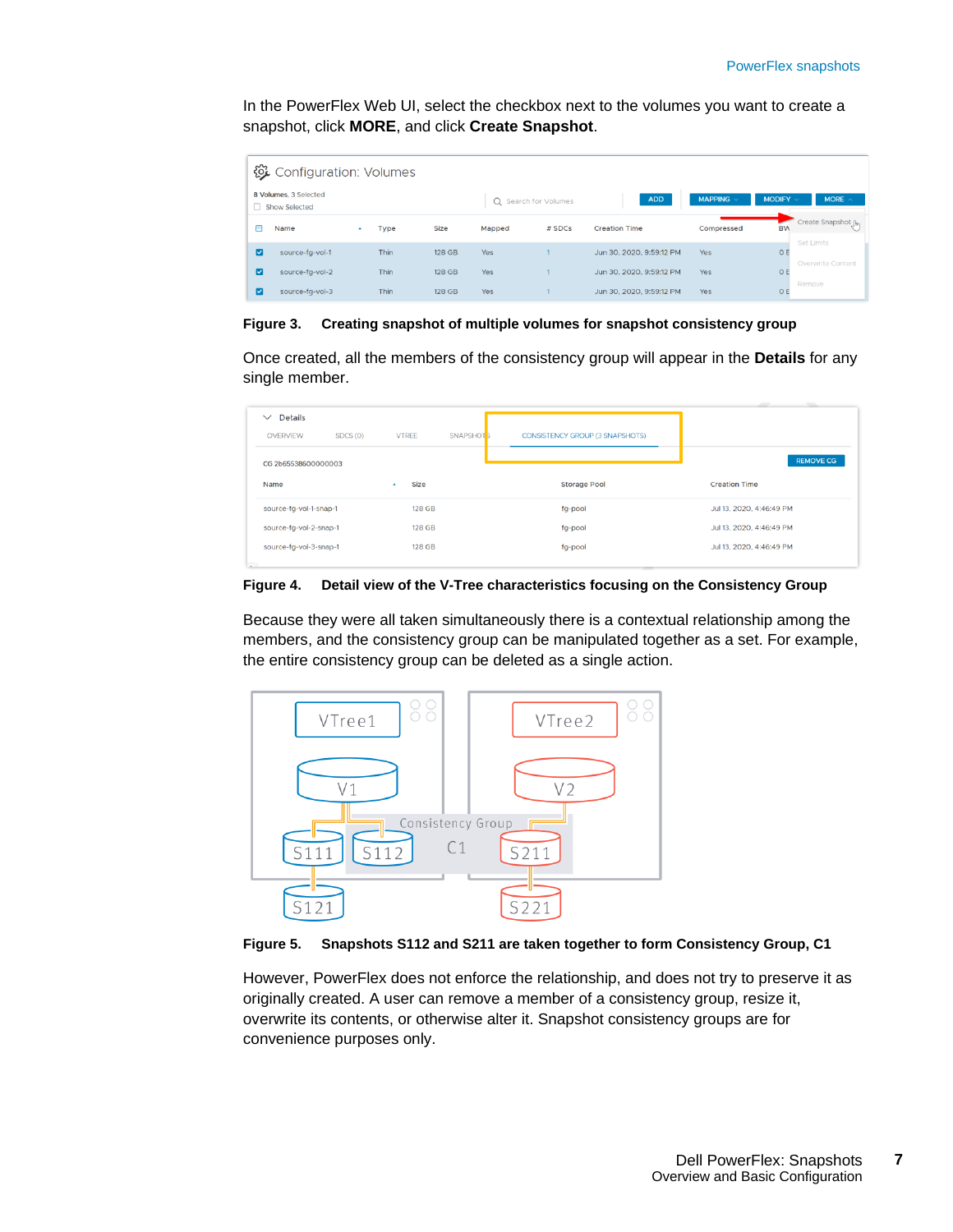#### **Snapshot independence**

PowerFlex does not rigidly enforce the parent-child relationships in a V-Tree. It is possible to overwrite the contents of one snapshot with the contents from any other snapshot. In the following example, we have a root volume, a snapshot of the root volume, and a snapshot of the snapshot.

| $\blacksquare$ | source-vol-1                                  | Thick                      | 64 GB               | Yes                  |             | Jun 25, 2020, 1:01:05    | O <sub>B</sub> /s         | 0 IOPS   |                         | <b>No</b> |
|----------------|-----------------------------------------------|----------------------------|---------------------|----------------------|-------------|--------------------------|---------------------------|----------|-------------------------|-----------|
| $\Box$         | source-vol-1-snap-1                           | Snapshot                   | 64 GB               | <b>No</b>            | $\circ$     | Jul 13, 2020, 2:51:31 P  | O <sub>B</sub> /s         | O IOPS   | Jul 13, 2020, 3:07:13   | Yes       |
| п              | source-vol-1-snap-1-s                         | Snapshot                   | 64 GB               | <b>No</b>            | $\circ$     | Jul 13, 2020, 6:41:14 P  | O <sub>B</sub> /s         | 0 IOPS   |                         | No        |
| Œ              |                                               |                            |                     |                      |             |                          |                           |          |                         |           |
| $\checkmark$   | <b>Details</b><br>SDCS (1)<br><b>OVERVIEW</b> | <b>VTREE</b>               |                     | <b>SNAPSHOTS (1)</b> |             | <b>CONSISTENCY GROUP</b> |                           |          |                         |           |
|                | Name                                          |                            | <b>Storage Pool</b> |                      | Provisioned | Allocated                | <b>Migration Progress</b> | Priority | <b>Migration Status</b> | VTREE A   |
|                |                                               |                            |                     |                      |             |                          |                           |          |                         |           |
| $\checkmark$   | source-vol-1                                  |                            |                     |                      | 64 GB       | 64 GB                    | $\circ$                   | $\circ$  | Not In Migration        |           |
|                | source-vol-1-snap-1<br>$\checkmark$           |                            |                     |                      | 64 GB       | N/A                      | N/A                       | N/A      | Not In Migration        |           |
|                |                                               | source-vol-1-snap-1-snap-1 |                     |                      | 64 GB       | N/A                      | N/A                       | N/A      | Not In Migration        |           |

**Figure 6. Base volume, snapshot, and a snapshot of a snapshot**

We can remove the root (or source) volume and choose whether we want to delete the descendent snapshots.

| Remove Volume source-vol-1                     |               | $\times$      |
|------------------------------------------------|---------------|---------------|
| source-vol-1                                   |               |               |
| Select remove option:                          |               |               |
| Remove volume<br>$\odot$                       |               |               |
| Remove volume with all of its snapshots<br>( ) |               |               |
|                                                |               |               |
|                                                | <b>CANCEL</b> | <b>REMOVE</b> |
|                                                |               |               |

**Figure 7. Detail of the volume deletion action**

Alternatively, we might choose to overwrite the contents of the root volume with the contents of a child or 'grandchild' snapshot. Select the root volume as our target.

| Overwrite<br>Content of<br>Volume<br>source-vol-1 | <b>TARGET VOLUME</b><br>You are about to overwrite the content of the following volume | $\times$ |
|---------------------------------------------------|----------------------------------------------------------------------------------------|----------|
| Target Volume                                     | Target Volume Name<br>source-vol-1                                                     |          |
| Select Source Volu                                | Storage Pool                                                                           |          |
| Review                                            | mg-pool                                                                                |          |
|                                                   | Creation Time                                                                          |          |
|                                                   | 6/25/20, 1:01 AM                                                                       |          |

**Figure 8. Select volume to overwrite**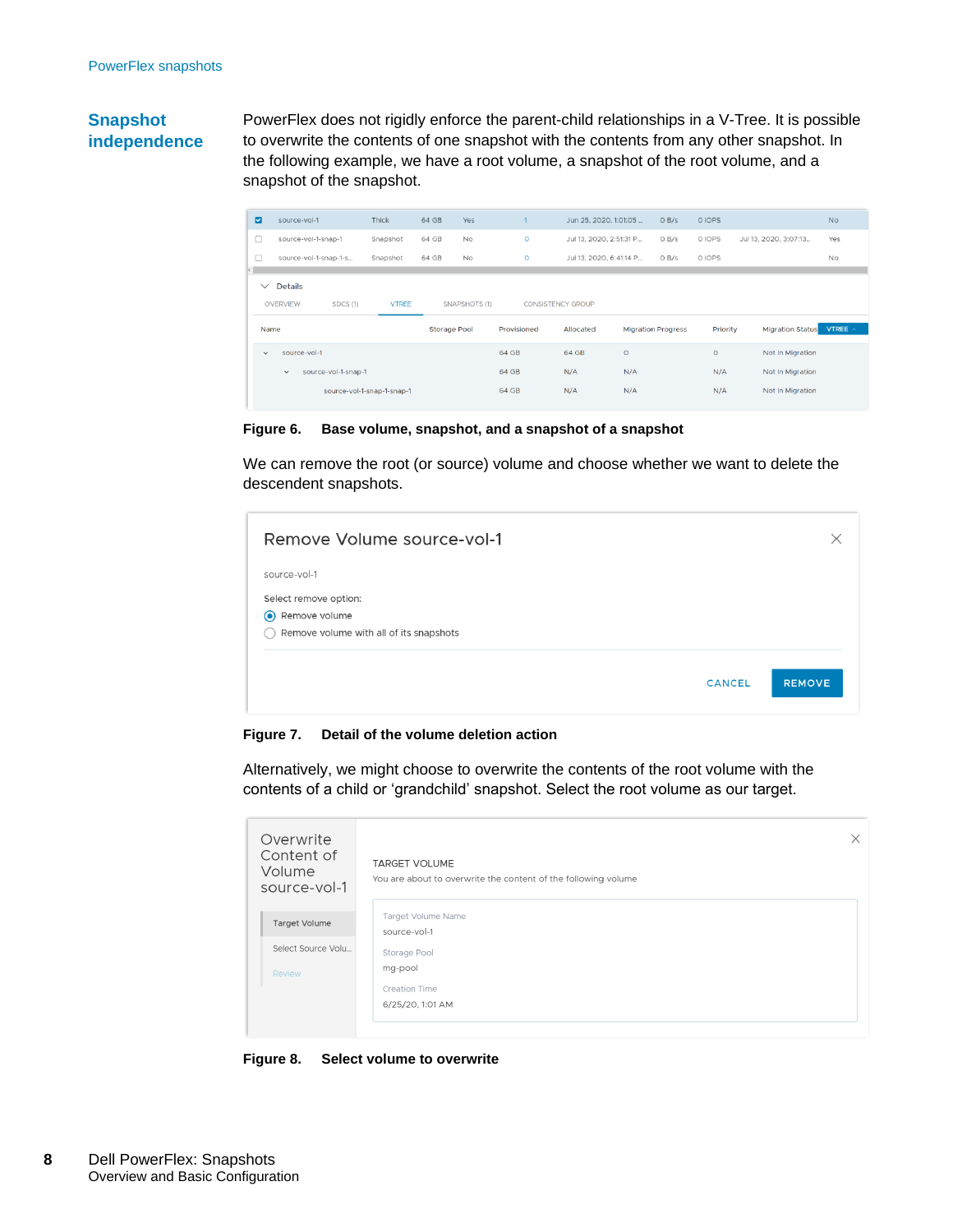Then select the volume whose contents you want to use for the overwrite. You can select the time range in which to search for the snapshot you want. In this case, we will use the snapshot of a snapshot.

| Overwrite<br>Content of<br>Volume<br>source-vol-1 | SELECT SOURCE VOLUME<br>Select source volume to overwrite content with |                      | $\times$             |
|---------------------------------------------------|------------------------------------------------------------------------|----------------------|----------------------|
|                                                   | source-vol-1-s Cancel<br>Volume                                        | Q Search for Volumes | <b>LAST DAY</b>      |
| Target Volume                                     | selected:<br>Selection                                                 |                      |                      |
| Select Source Volu                                | <b>Creation Time</b><br>Name<br>$\Delta$                               | Storage Pool         | <b>TIME FRAME</b>    |
| Review                                            |                                                                        |                      | <b>LAST HOUR</b>     |
|                                                   | source-vol-1-snap-1<br>Jul 13, 2020, 2:51:31 PM                        | mg-pool              | <b>LAST DAY</b>      |
|                                                   | source-vol-1-snap-1<br>Jul 13, 2020, 6:41:14 PM                        | mg-pool              | <b>LAST WEEK</b>     |
|                                                   |                                                                        |                      | <b>ALL AVAILABLE</b> |
|                                                   |                                                                        |                      | <b>CUSTOM</b>        |
|                                                   |                                                                        |                      |                      |

**Figure 9. Select the source volume**

Click the **OVERWRITE CONTENT** button to start the overwrite process. The UI will warn of the destructiveness of the process.



**Figure 10. Overwrite volume review**

In general, there are few if any limits on the possible manipulations of members of a V-Tree. This sort of flexibility is useful in development scenarios wherein a gold copy might be used to develop and test many iterations and versions.

Of the 126 user-available snapshots per volume, sixty (60) can be used for policy-based snapshot scheduling. Any given root volume can only participate in one snapshot policy, but a policy can apply to multiple source volumes simultaneously. **Snapshot policies**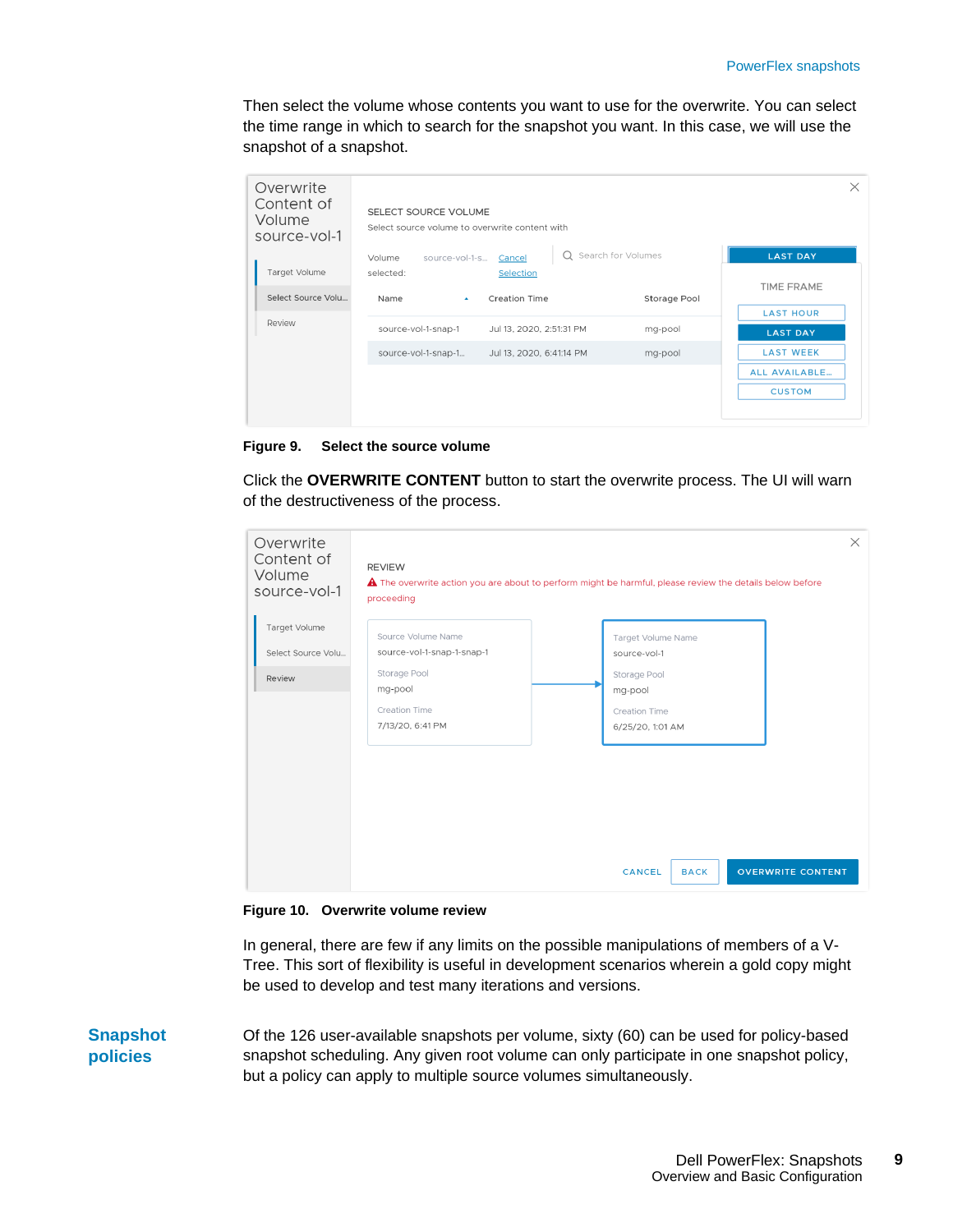First a rule is created and then source volumes are attached to the rule. The rule itself defines the interval between snapshots and the number of them to keep. For example, *take a snapshot every 60 minutes and keep 24 of them*, ensuring you have a snapshot for every hour of the past 24 hours. The rule can also be created in a multilevel retention structure (up to six levels), where the intervals build upon one another as minutes/hours/days/weeks. For example, set the base interval to 60 minutes and another retention level to keep one snapshot for 7 days will result in keeping one daily copy for a week.

If we set another retention level to keep one of the daily copies for 4 weeks, we ensure that the system maintains (on a rotating basis):

- Hourly snapshots for a day (24)
- A daily snapshot for a week (7)
- And a weekly snapshot for a month (4)

**Note:** In Version 3.5.x, there is no UI for the policy scheduling. Rather, it is something to be handled programmatically using the CLI or REST API. For more information, see the section about Snapshot Policies in *Getting to Know Dell PowerFlex v3.5.x*.

To create the policy described above with the CLI, the following command would be used:

```
scli --add snapshot policy --snapshot policy name
snap_policy_hourly --snapshot_creation_cadence 60 --
number of snapshots per retention level 24,7,4
```
**Note:** The snapshot\_creation\_cadence is set in minutes.

To add a source volume to this policy we would use, for example:

scli --add source volume to snapshot policy --snapshot policy name snap\_policy\_hourly --source\_vol\_id 3b21a36600000003

For details on the CLI and the options available, see the section on snapshots in *Dell PowerFlex v3.5.x CLI Reference Guide*.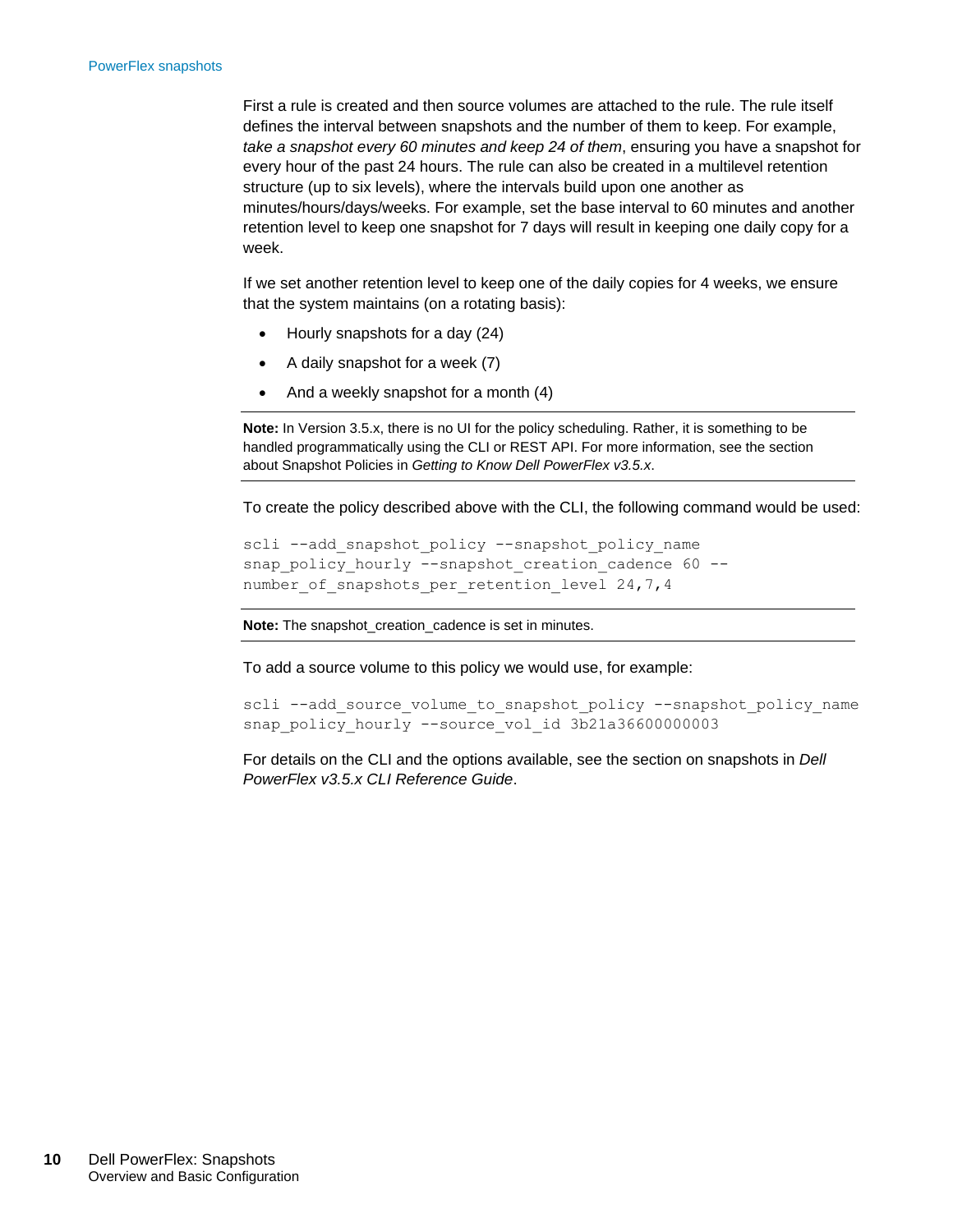Starting in PowerFlex v3.6 you can create snapshot policies in the PowerFlex UI. Under **Protection > Snapshot Policies,** click **Add**. Provide a policy name, interval, and desired retention periods. Then, click **ADD AND ACTIVATE** or **ADD**. The ADD button creates the policy but the state will be "Paused". The following example shows the creation of a snapshot policy identical to the one created in the CLI example but using the PowerFlex UI.

| Policy Name                             |                |                    |                         |                      |
|-----------------------------------------|----------------|--------------------|-------------------------|----------------------|
| Hourly                                  |                |                    |                         |                      |
| Snapshot Rules<br>Take 1 Snapshot every | 60             | Minute $\vee$      |                         |                      |
| Retention Rules (3)                     |                |                    |                         | <b>ADD RETENTION</b> |
| Retention                               |                |                    | <b>Retention Period</b> |                      |
| Keep                                    | 24             | "1 Hour" snapshots | 1 Day                   |                      |
| Keep                                    | $\overline{7}$ | "1 Day" snapshots  | 1 Week                  |                      |
| Keep                                    | $\div$<br>4    | "1 Week" snapshots | 4 Weeks                 | <b>REMOVE</b>        |
|                                         |                |                    |                         |                      |

**Figure 11. Add Snapshot Policy**

After creating the policy, source volumes are added by selecting the policy, clicking **MORE** and **Assign Volumes**. In the snapshot policies view you can view the policy configuration, modify, and activate or pause the selected policy.

|                |                                                  | <b>图</b> Local Protection: Snapshot Policies |                            |         |           |                |           |                              |                      |                       |
|----------------|--------------------------------------------------|----------------------------------------------|----------------------------|---------|-----------|----------------|-----------|------------------------------|----------------------|-----------------------|
|                | 2 Snapshot Policies, 1 Selected<br>Show Selected |                                              |                            |         |           |                | Q         | Search for Snapshot Policies | MODIFY<br><b>ADD</b> | MORE $\sim$           |
| Θ              | Name<br>$\sim$                                   | Retention                                    | <b>Max Retention Perio</b> | Volumes | Snapshots | Read Only      | Secured   | Last Snapshot Tin            | Next Snapshot Tir    | Pause<br>Activate     |
| $\blacksquare$ | Hourly                                           | 3 Rules                                      | 4 Weeks                    | $\circ$ | O/O       | Read Only      | <b>No</b> |                              |                      | <b>Assign Volumes</b> |
| $\Box$         | test-policy                                      | 3 Rules                                      | 12 Hours                   |         | 34/34     | Read and Write | <b>No</b> | Jun 18, 2021, 5:52:          | Jun 18, 2021, 5:57:  | Unassign Volumes      |
|                |                                                  |                                              |                            |         |           |                |           |                              |                      | Remove                |

**Figure 12. Snapshot Policies**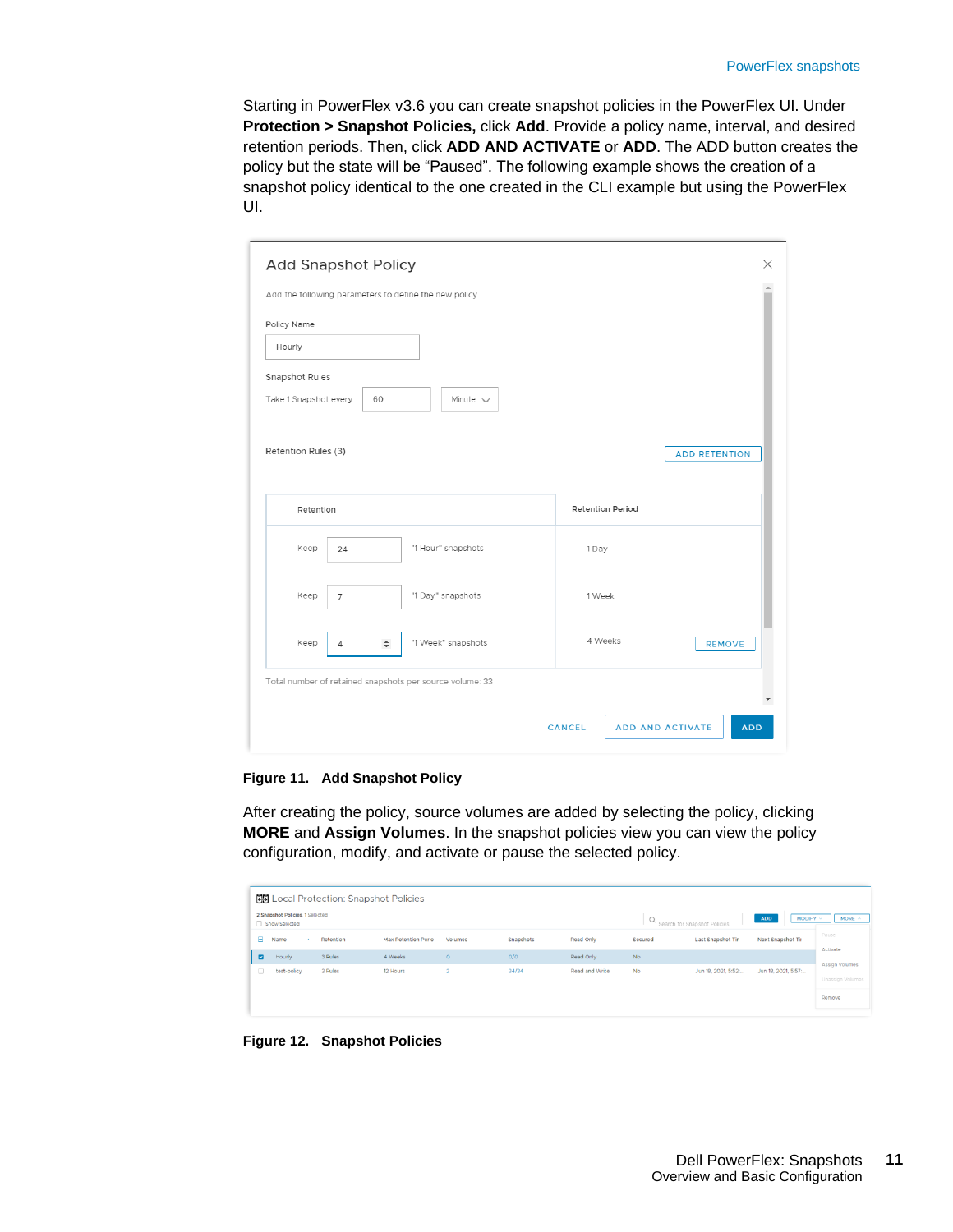### Select the chosen volumes, and click **ASSIGN POLICY.**

| Select volumes you wish to assign to the policy: |                                        |                          |                 |           |          |                    |  |  |  |  |  |  |
|--------------------------------------------------|----------------------------------------|--------------------------|-----------------|-----------|----------|--------------------|--|--|--|--|--|--|
|                                                  | 50 Volume, 1 Selected<br>Show Selected |                          |                 |           | Q        | Search for Volumes |  |  |  |  |  |  |
| Volume                                           | $\mathbf{A}$                           | <b>Protection Domain</b> | Storage Pool    | Mapped    | Type     | Policy             |  |  |  |  |  |  |
| n                                                | CloudIQ_Dat                            | pd1                      | SD2             | Yes       | Volume   | test-policy        |  |  |  |  |  |  |
| n                                                | IO-Tester-MG                           | pd1                      | sp1             | Yes       | Volume   |                    |  |  |  |  |  |  |
| $\overline{\mathbf{z}}$                          | IO-Tester-MG                           | pd1                      | sp1             | Yes       | Volume   |                    |  |  |  |  |  |  |
| п                                                | Repl_Vol_11                            | pd1                      | sp1             | <b>No</b> | Volume   |                    |  |  |  |  |  |  |
| n                                                | SiteA-Replica                          | pd1                      | sp1             | Yes       | Volume   |                    |  |  |  |  |  |  |
| n                                                | SiteA-Replica                          | pd1                      | sp1             | Yes       | Volume   |                    |  |  |  |  |  |  |
| n                                                | SiteA-Replica                          | pd1                      | sp1             | Yes       | Volume   |                    |  |  |  |  |  |  |
| п                                                | SiteA-Shared                           | pd1                      | sp1             | Yes       | Volume   |                    |  |  |  |  |  |  |
| $\Box$                                           | Volume:11fc6                           | pd1                      | Sp1             | <b>No</b> | Snapshot |                    |  |  |  |  |  |  |
| $\Box$                                           | Volume:11fc6                           | pd1                      | sp <sub>2</sub> | No        | Snapshot |                    |  |  |  |  |  |  |

#### **Figure 13. Assign Volumes to Snapshot Policy**

And here we see the newly created snapshot policy in a paused state.

|    | <b>图</b> Local Protection: Snapshot Policies     |           |                            |         |           |                |           |                              |                              |             |          |
|----|--------------------------------------------------|-----------|----------------------------|---------|-----------|----------------|-----------|------------------------------|------------------------------|-------------|----------|
|    | 2 Snapshot Policies, 1 Selected<br>Show Selected |           |                            |         |           |                |           | Search for Snapshot Policies | <b>ADD</b><br>$MODIFY ~\vee$ | MORE $\sim$ |          |
| A  | Name                                             | Retention | <b>Max Retention Perio</b> | Volumes | Snapshots | Read Only      | Secured   | <b>Last Snapshot Tin</b>     | Next Snapshot Tir            | State       | $\equiv$ |
| ø  | Hourly                                           | 3 Rules   | 4 Weeks                    |         | 0/33      | Read Only      | <b>No</b> |                              |                              | Paused      |          |
| Ω. | test-policy                                      | 3 Rules   | 12 Hours                   |         | 34/34     | Read and Write | <b>No</b> | Jun 18, 2021, 6:12:5         | Jun 18, 2021, 6:17:5         | Active      |          |

**Figure 14. Snapshot Policy State**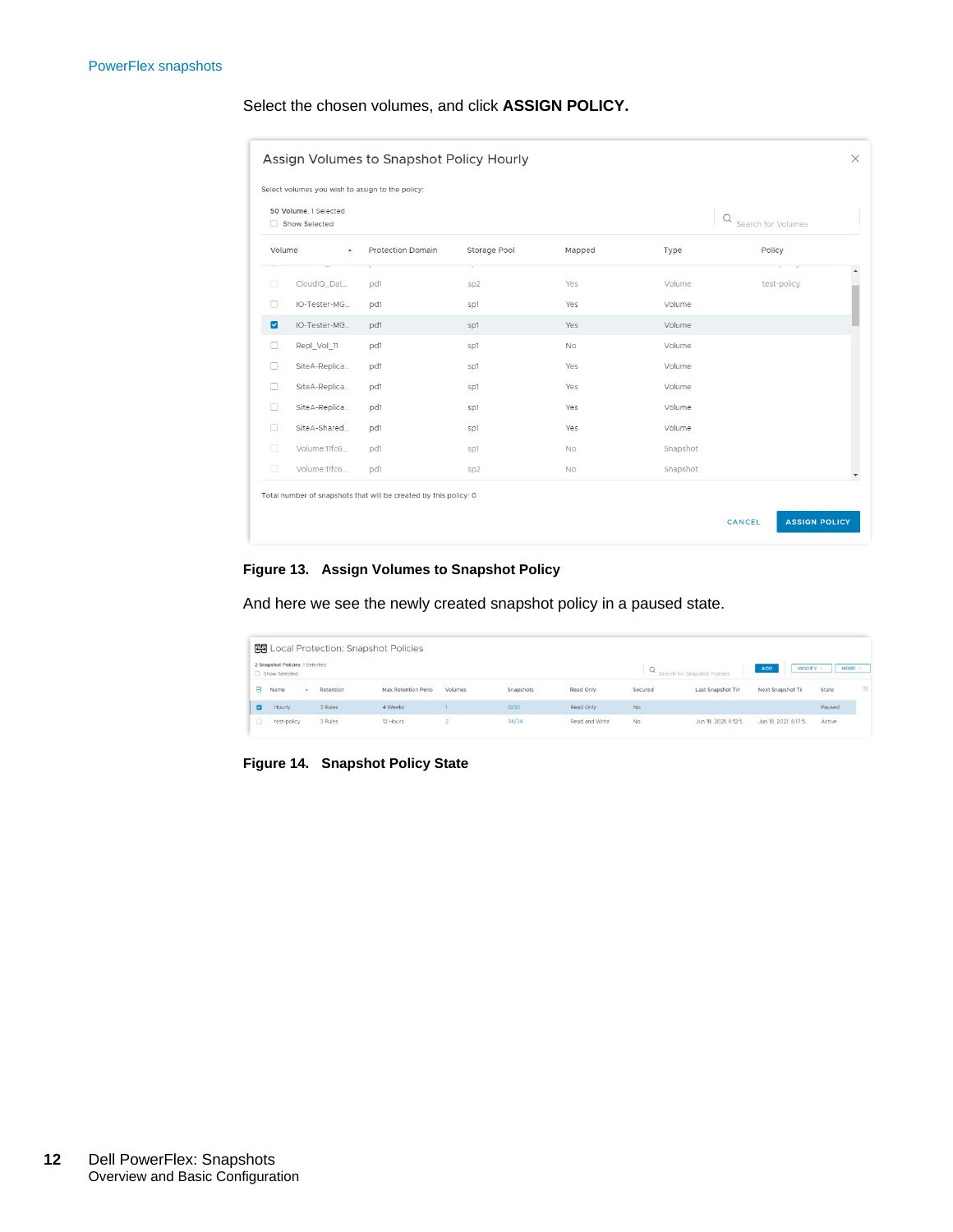### <span id="page-12-0"></span>**Secure snapshots**

General behavior When creating a volume snapshot, the user can mark snapshots as "secure," enabling customers to meet business and statutory requirements for data retention. Securing snapshots is especially important in the financial sector.

| Snapshot name                                                   |                   | Index |
|-----------------------------------------------------------------|-------------------|-------|
| %vol%-snap-%i%                                                  |                   | 1     |
| Read Only<br>Use secure snapshot<br>▿<br><b>Expiration Time</b> |                   |       |
| 52                                                              | Weeks $\vee$<br>÷ |       |
|                                                                 |                   |       |

**Figure 15. Secure snapshot with 1-year expiration time**

Once a snapshot is created with the secure option, it cannot be deleted until the assigned expiration time is reached. A formal process exists to delete secure snapshots. Contact Dell support for more information.

**Note:** Secure Snapshots are, by default, Read Only.

A snapshot can be created initially with or without the secure flag and expiration time. If it is initially created without the secure flag, the expiration time can be added later with the *set\_snapshot\_security* CLI command. (The REST API can also be used to add this marker.)

Secure snapshots cannot be altered before their expiration time. When a secure snapshot is mapped to an SDC, regardless of how it is mounted, it will be forced into the read-only option. We saw above that PowerFlex snapshots can be deleted or overwritten with the contents of another V-Tree member. These operations are not possible for secure snapshots.

It is possible to mark snapshots created through a scheduling policy as secure. However, any secure snapshots that exist in a policy-generated set will remain in place regardless of what is done to the snapshot policy. Pausing, altering, or deleting the policy will not delete the snapshots marked as secure.

The snapshot policy engine itself has been enhanced to enable the automatic creation of secure snapshots using the *secure\_snapshots* flag. In this case, the snapshots created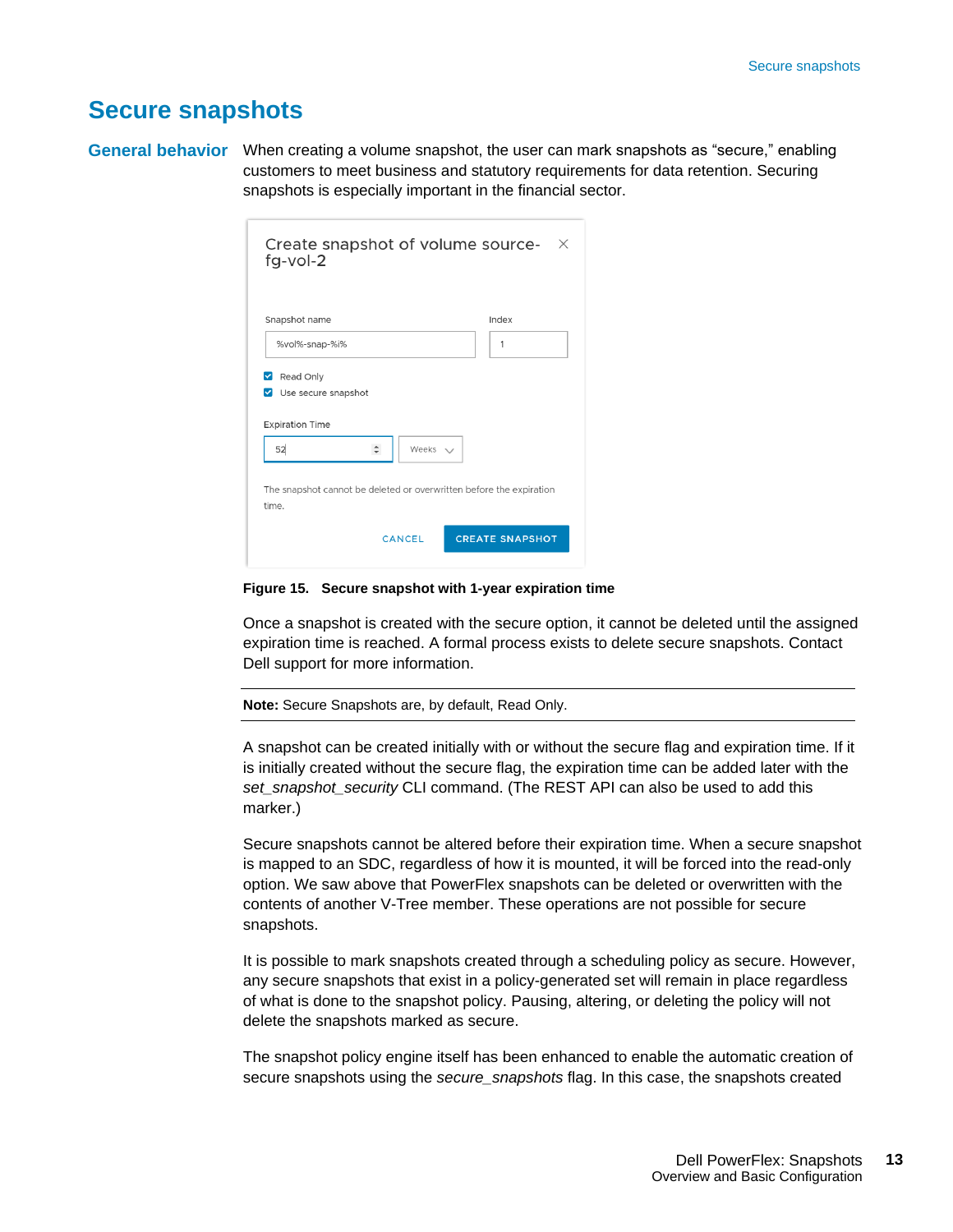for and during each interval cannot be manually deleted until the normal intervals have occurred. At that point, the policy engine will remove the snapshots per the defined rule.

Secure Snapshots can be created: • Using the Web UI **Creating a secure snapshot**

- Using the PowerFlex command-line interface
- With the REST API
- With a predefined snapshot policy
- By issuing a CLI or REST command to secure a previously created snapshot

The easiest approach is with the Web UI. We go to the **Configuration > Volumes** menu, select the volume, and click the **MORE** menu.

|   | 後 Configuration: Volumes               |      |               |                      |        |                              |                         |                                   |
|---|----------------------------------------|------|---------------|----------------------|--------|------------------------------|-------------------------|-----------------------------------|
|   | 6 Volumes, 1 Selected<br>Show Selected |      |               | Q Search for Volumes |        | <b>ADD</b><br><b>MAPPING</b> | <b>MODIFY</b><br>$\sim$ | MORE $\land$                      |
|   | Name                                   | Type | <b>Size</b>   | Mapped               | # SDCs | <b>Creation Time</b>         |                         | Create Snapshot <sub>c</sub> hing |
| ☑ | source-fg-vol-1                        | Thin | 128 GB        | Yes                  |        | Jun 30, 2020, 9:59:12 PM     |                         | <b>Set Limits</b>                 |
| г | source-fa-vol-2                        | Thin | <b>128 GB</b> | Yes                  |        | Jun 30, 2020, 9:59:12 PM     |                         | Overwrite Content                 |
|   | source-fg-vol-3                        | Thin | 128 GB        | Yes                  |        | Jun 30, 2020, 9:59:12 PM     |                         | Remove                            |

**Figure 16. Volume selection in PowerFlex UI**

The create snapshot window opens, which allows us to name the snapshot and to set its properties (read-only; secure):

| 1 |                |
|---|----------------|
|   |                |
|   |                |
|   |                |
|   | Minutes $\vee$ |

**Figure 17. Create secure snapshot**

For this example, we will set the expiration time to 15 minutes. But the interval can be set in the UI for minutes, hours, days, or weeks.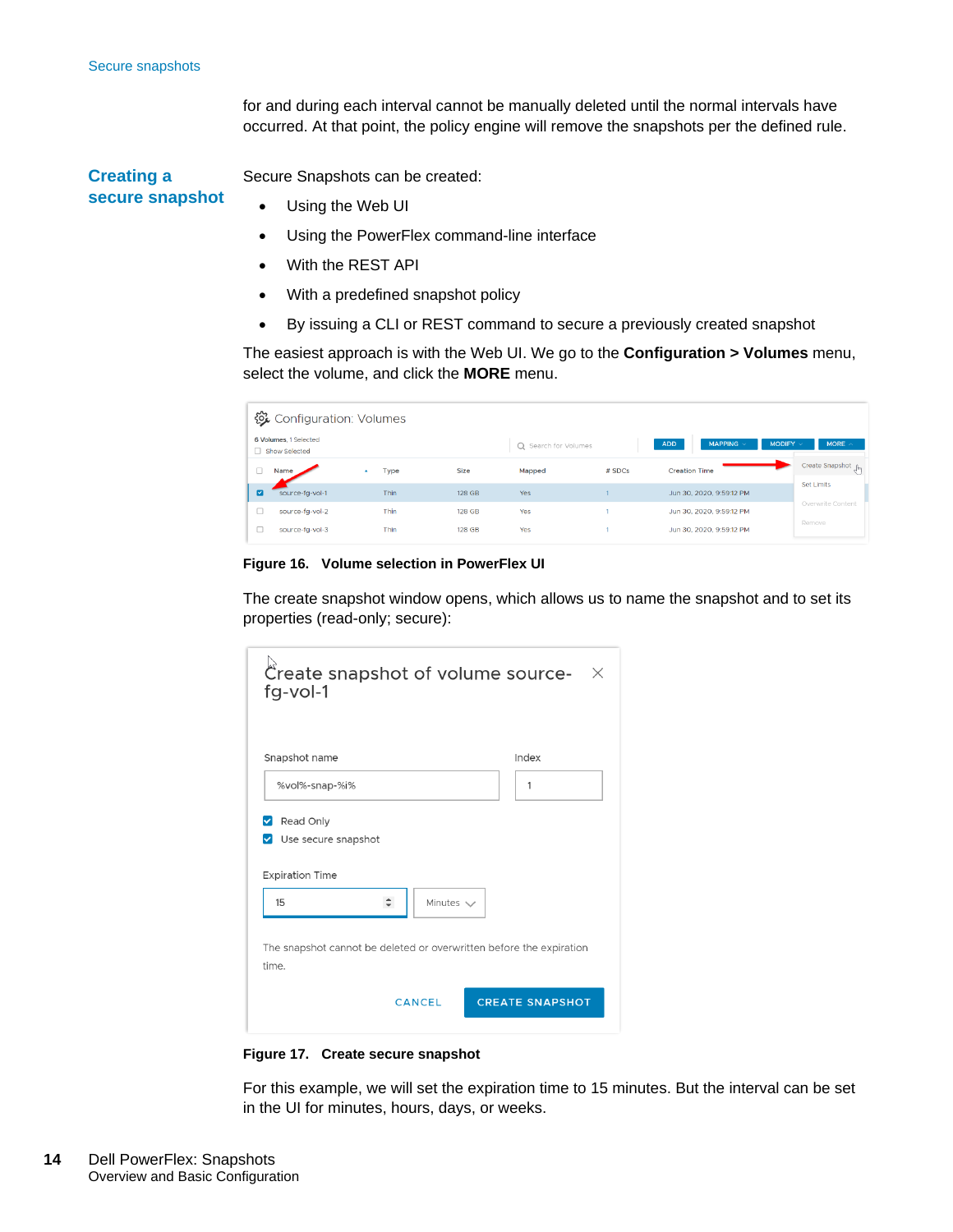After creating the snapshot of our source volume, it appears and is marked both secure and read-only.

| 後 Configuration: Volumes |                                        |          |               |           |         |                          |                              |                  |
|--------------------------|----------------------------------------|----------|---------------|-----------|---------|--------------------------|------------------------------|------------------|
|                          | 7 Volumes, 1 Selected<br>Show Selected |          |               |           |         | Q Search for Volumes     | <b>ADD</b><br><b>MAPPING</b> | MODIFY $\vee$    |
|                          | Name<br>$\Delta$                       | Type     | Size          | Mapped    | # SDCs  | <b>Creation Time</b>     | Secured                      | <b>Read Only</b> |
| ☑                        | source-fa-vol-1                        | Thin     | <b>128 GB</b> | Yes       |         | Jun 30, 2020, 9:59:12 PM |                              | <b>No</b>        |
|                          | source-fg-vol-1-snap-1                 | Snapshot | 128 GB        | <b>No</b> | $\circ$ | Jul 13, 2020, 8:07:03 PM | Jul 13, 2020, 8:22:14 PM     | Yes              |
|                          | source-fa-vol-2                        | Thin     | 128 GB        | Yes       |         | Jun 30, 2020, 9:59:12 PM |                              | <b>No</b>        |

#### **Figure 18. Secure snapshot properties**

If we try to delete it or overwrite the contents, we receive the following error:



#### **Figure 19. Failure dialog**

From the CLI, we would do something like the following to create a secure snapshot:

scli --snapshot volume --volume name source-fg-vol-1 \ --snapshot name source-fg-vol-1-snap-1 --retention period 15m

You are prompted to confirm the decision to create a secure snapshot:

-102R-4 ~J# scli --snapshot\_volume --volume\_name source-fg-vol-1 --snapshot\_name source-fg-vol-1-snap-1 --retention\_perio<br>bout to create secure snapshots that cannot be removed during the retention period. Press 'y' and t hot created successfully<br>iource volume source-fg-vol-1 => 404bfb4d0000000c source-fg-vol-1-sr

**Figure 20. Example creating a secure snapshot using scli**

Alternatively, users can preemptively approve the creation by adding the *--i\_am\_sure* flag to the command.

Specifying a retention period denotes the snapshot as secure and includes the read-only attribute. The time period is specified using m | h | D | W | M | Y respectively indicating minutes, hours, days, weeks, months, or years. Examples: 30m (thirty minutes), 5D (five days), 1M (one month, which equals 31 days).

While it is not possible to reduce the retention period of a secure snapshot, it is possible to use the CLI to extend the retention period. This operation cannot be performed from the Web UI. **Extend retention period of secure snapshot**

> scli --set snapshot security --volume name source-fg-vol-1-snap-1 --retention\_period 30m --i\_am\_sure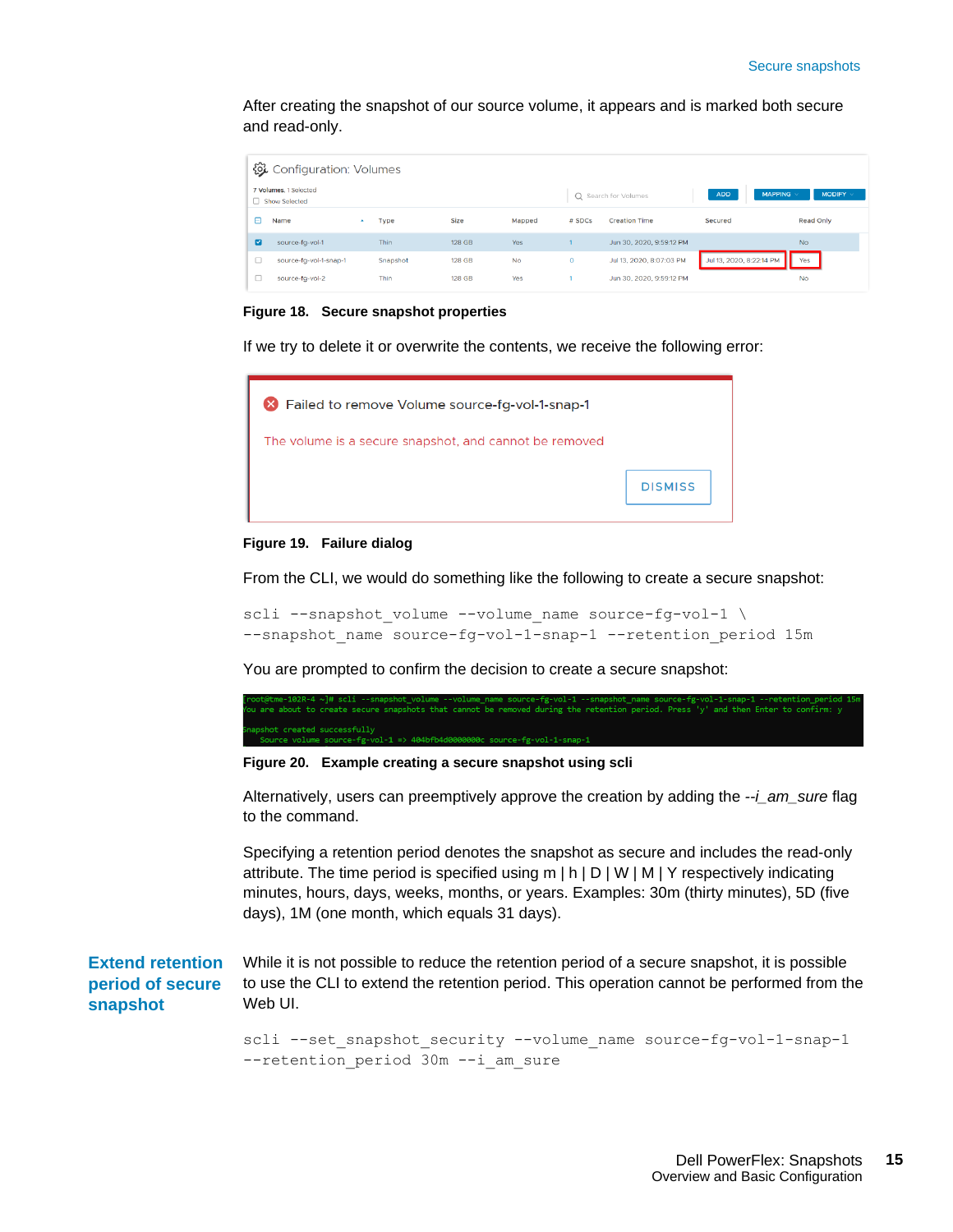#### **Conclusion**

This command will alter the retention period and resets the expiration time to 30 minutes from the time the command is run.

Attempting to set a retention period shorter than the remaining time already defined will receive an error:

t@tme-102R-4 ~]# scli --set\_snapshot\_security<br>r: MDM failed command. Status: The snapshot -1 --retention\_period 5m --i\_am\_su

**Figure 21. Example of error trying to reduce the snapshot retention period**

| Delete secure<br>snapshot on or<br>after expiration                   | Secure snapshot deletion is not automatic after the expiration time has been reached. But<br>once the time period for the secure flag has expired, users are free to alter or delete the<br>snapshot. In the Web UI, the date and time of the retention policy expiration are shown<br>next to the snapshot.                                                                                                     |
|-----------------------------------------------------------------------|------------------------------------------------------------------------------------------------------------------------------------------------------------------------------------------------------------------------------------------------------------------------------------------------------------------------------------------------------------------------------------------------------------------|
| <b>Delete secure</b><br>snapshot before<br>expiration                 | A customer cannot delete secured snapshots. Instead, there is a multistep business-<br>approval workflow with specific documentation requirements (including two business<br>leader signatures) before a support ticket is created. The required documentation is<br>reviewed, and a login session with support is facilitated in which the snapshot's retention<br>period is reset and the snapshot is deleted. |
| <b>Create a write-</b><br>enabled version<br>of a secured<br>snapshot | Although writes are not permitted to a secure snapshot, it is possible to create a normal<br>snapshot of the secured snapshot, thereby creating a writable copy.                                                                                                                                                                                                                                                 |
| <b>Conclusion</b>                                                     |                                                                                                                                                                                                                                                                                                                                                                                                                  |

#### <span id="page-15-0"></span>**Summary**

The evolution of snapshot functionalities adds yet another feature to the data protection and management tool set in PowerFlex software-defined storage. Dell Technologies is passionate about meeting customer needs and expectations. These features accommodate business needs while adding flexibility to the management of PowerFlex storage clusters. You should now have a better understanding of PowerFlex snapshots and their limits and consequences.